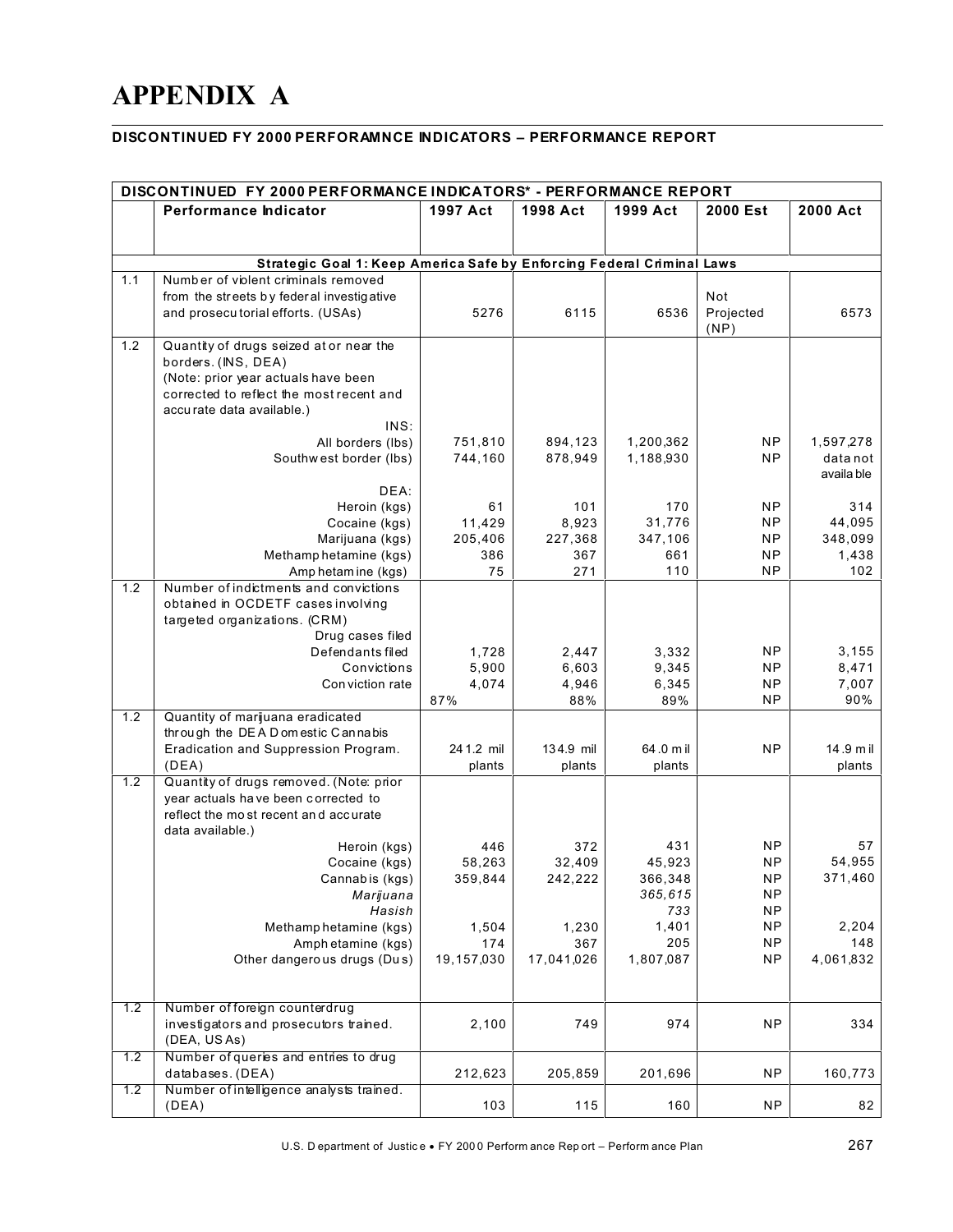|     | Performance Indicator                                                                                                                                                                                                                  | 1997 Act                                      | 1998 Act  | 1999 Act  | 2000 Est | 2000 Act    |  |
|-----|----------------------------------------------------------------------------------------------------------------------------------------------------------------------------------------------------------------------------------------|-----------------------------------------------|-----------|-----------|----------|-------------|--|
|     |                                                                                                                                                                                                                                        |                                               |           |           |          |             |  |
| 1.2 | Number of persons and organizations                                                                                                                                                                                                    |                                               |           |           |          |             |  |
|     | rec eiving disse min ated in for ma tion                                                                                                                                                                                               |                                               |           |           |          |             |  |
|     | regarding prevention programs. (DEA)                                                                                                                                                                                                   |                                               |           |           |          |             |  |
|     | Persons                                                                                                                                                                                                                                | <b>NA</b>                                     | ΝA        | 786,118   | ΝP       | 140,453,711 |  |
|     | Organizations                                                                                                                                                                                                                          | 71                                            | 121       | 822       | ΝP       | 2,082       |  |
| 1.4 | Medicare costs savings for targeted goods and services where egregious fraudulent billing is suspected (FBI).                                                                                                                          |                                               |           |           |          |             |  |
|     | This measure has been refined and is displayed under 1.5A.                                                                                                                                                                             |                                               |           |           |          |             |  |
| 1.4 | Number of agents and prosecutors trained to conduct advanced computer fraud investigations relating to both<br>federal crimes and national security. (FBI) This measure has been refined and is displayed under 2.1E.                  |                                               |           |           |          |             |  |
|     |                                                                                                                                                                                                                                        |                                               |           |           |          |             |  |
| 1.4 | Indictments and convictions in white collar crime. (FBI) This measure has been refined and is displayed under<br>1.5B.                                                                                                                 |                                               |           |           |          |             |  |
| 1.4 | Ec on om ic loss to financial institutions                                                                                                                                                                                             |                                               |           |           |          |             |  |
|     | due to fraud in targeted cities. (FBI)                                                                                                                                                                                                 |                                               |           |           |          |             |  |
|     | [Dept. of Treasury' Financial Crimes                                                                                                                                                                                                   |                                               |           |           |          |             |  |
|     | Enforcement Network (FINCEN) data]<br>Check fraud                                                                                                                                                                                      | \$303 mil                                     | \$168 mil | \$213 mil | $-10%$   | $$225$ mil  |  |
|     | Mortgage Loan fraud                                                                                                                                                                                                                    | \$26 mil                                      | $$25$ mi  | \$41 mil  | $-10%$   | \$39 mil    |  |
|     | Strategic Goal 2: Prevent and Reduce Crime and Violence by Assisting State, Tribal, Local and Community                                                                                                                                |                                               |           |           |          |             |  |
|     |                                                                                                                                                                                                                                        | -Based Programs                               |           |           |          |             |  |
| 2.1 | Increase services and resources for at-risk juveniles, especially those involved in the juvenile justice system. (OJP)                                                                                                                 |                                               |           |           |          |             |  |
|     | This measure has been refined and is displayed under 2.2B.                                                                                                                                                                             |                                               |           |           |          |             |  |
| 2.1 | Number of Byrne program models/<br>prototypes developed. (OJP)                                                                                                                                                                         | 10                                            | 13        | 18        | 13       | 15          |  |
| 2.1 | Number of training and technical                                                                                                                                                                                                       |                                               |           |           |          |             |  |
|     | assistance sessions associated with the                                                                                                                                                                                                | <b>NA</b>                                     | <b>NA</b> | 6         | 15       | Data not    |  |
|     | formula program. (OJP)                                                                                                                                                                                                                 |                                               |           |           |          | availa ble  |  |
|     | BJA no longer tacks this data due to validity problems.                                                                                                                                                                                |                                               |           |           |          |             |  |
| 2.1 | Number of detention beds constructed                                                                                                                                                                                                   |                                               |           |           |          |             |  |
|     | on Indian reservations. (OJP)                                                                                                                                                                                                          | <b>NA</b>                                     | ΝA        | <b>NA</b> | 68       | 51          |  |
|     | CPO contributes funding for the construction of detention beds within Indian Country. h FY 2000, construction was                                                                                                                      |                                               |           |           |          |             |  |
|     | completed on a 51 bed facility in Navajo Nation in Arizona. During FY 2000, there were additional construction in<br>progress (which would have resulted in 68 beds) how ever, complexities in finding supplemental funding and hiring |                                               |           |           |          |             |  |
|     | project directors delayed the process. The program is continuing through FY 2002.                                                                                                                                                      |                                               |           |           |          |             |  |
| 2.1 | Number of first responders training                                                                                                                                                                                                    |                                               |           |           |          |             |  |
|     | sessions conducted. (OJP)                                                                                                                                                                                                              | 16                                            | 27        | 59        | 1.008    | 648         |  |
|     | This target represents estimates prior to the enhancement and revision of the program, which resulted in the                                                                                                                           |                                               |           |           |          |             |  |
|     | number of training sessions conducted in this area to be lower than originally anticipated.                                                                                                                                            |                                               |           |           |          |             |  |
| 2.1 | Number of first responder teams                                                                                                                                                                                                        |                                               |           |           |          |             |  |
|     | provided basic and advanced                                                                                                                                                                                                            | NA                                            | 220       | 819       | 578      | Data not    |  |
|     | equipment through grants. (OJP)                                                                                                                                                                                                        |                                               |           |           |          | availa ble  |  |
|     | Due to delays in the FY 2000 Equipment Grant Program, it was not possible to determine the actual number of first<br>teams provided with equipment. Many other past fiscal year grantees have yet to purchase equipment due to the     |                                               |           |           |          |             |  |
|     | long procurement process inherent within the state or locality. Since the program has developed into a state                                                                                                                           |                                               |           |           |          |             |  |
|     | admin istered program, the determ ination of first responder teams is very difficult. The state equipment program will                                                                                                                 |                                               |           |           |          |             |  |
|     | continue in to FY 2002, however, the determination for first responder teams provided with equipment may be                                                                                                                            |                                               |           |           |          |             |  |
|     | difficult due to the complex nature of the strategies, as ses sments, and jurisdictional prioritization.                                                                                                                               |                                               |           |           |          |             |  |
| 2.1 | Number of White Collar Crime                                                                                                                                                                                                           |                                               |           |           |          |             |  |
|     | investigations supported by grants.                                                                                                                                                                                                    | 12                                            | 19        | 24        | 25       | 34          |  |
|     | (FBI, OJP)                                                                                                                                                                                                                             |                                               |           |           |          |             |  |
| 2.1 | Number of states receiving grants under NCHIP. (OJP) This measure has been refined and is displayed under<br>2.1D.                                                                                                                     |                                               |           |           |          |             |  |
|     | Strategic Goal 3: Protect the Rights and Interests of the American People by Legal Representation, Enforcement                                                                                                                         | of Federal Laws and Defense of U.S. Interests |           |           |          |             |  |
| 3.1 | Number of investigations and                                                                                                                                                                                                           |                                               |           |           |          |             |  |
|     | pro secutions of hate crimes, including                                                                                                                                                                                                |                                               |           |           |          |             |  |
|     | coo perative efforts made with state                                                                                                                                                                                                   |                                               |           |           |          |             |  |
|     | attorneys general, local prosecutors and<br>law enforcement officials, and                                                                                                                                                             |                                               |           |           |          |             |  |
|     |                                                                                                                                                                                                                                        |                                               |           |           |          |             |  |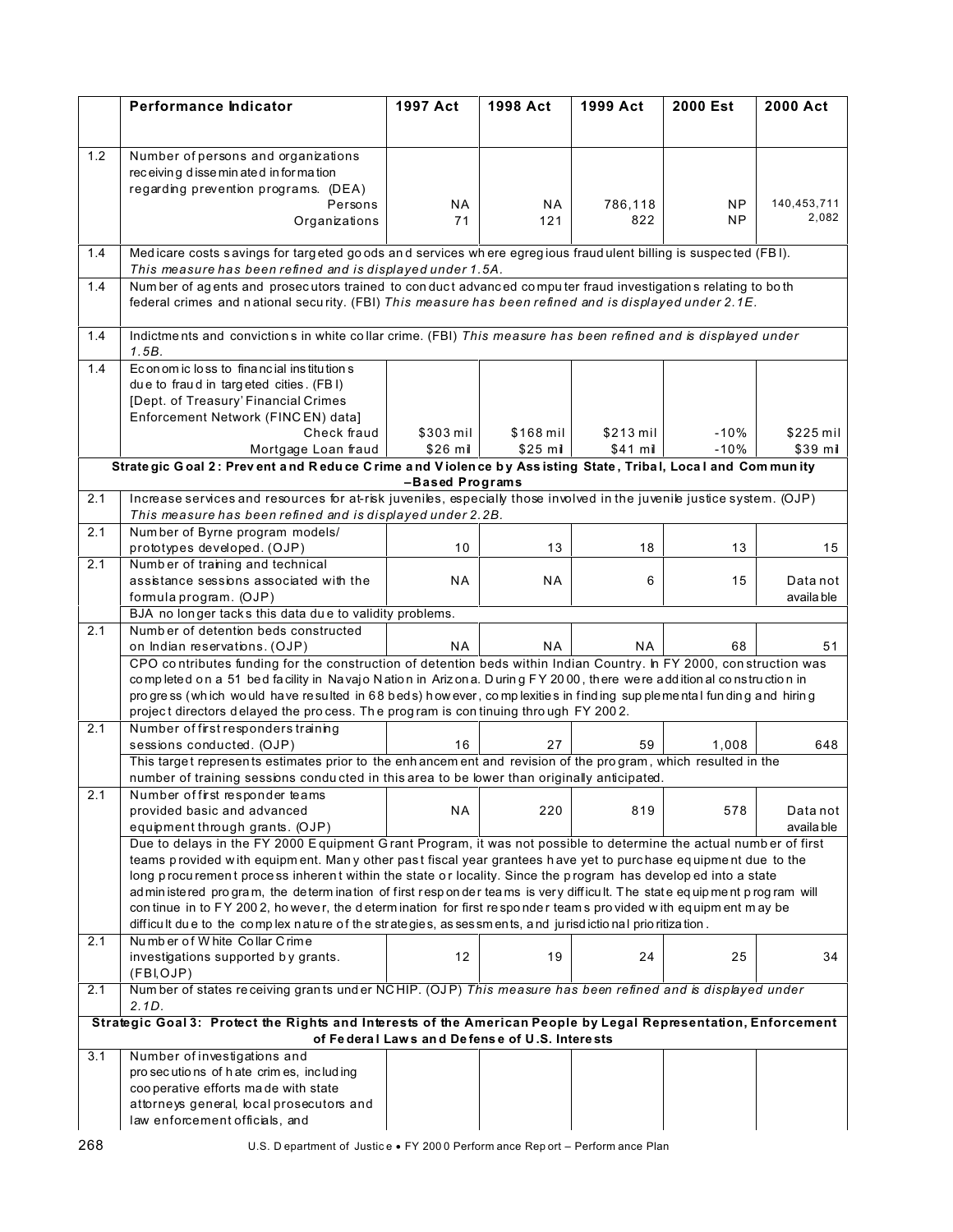|     | com munity groups. (CRT only)<br>Investigations                                                                                             | 366<br>21                         | 464<br>17 | 615<br>31      | 539<br>40       | 560<br>35      |  |
|-----|---------------------------------------------------------------------------------------------------------------------------------------------|-----------------------------------|-----------|----------------|-----------------|----------------|--|
|     | Prosecutions                                                                                                                                | 1997 Act                          |           |                |                 |                |  |
|     | <b>Performance Indicator</b>                                                                                                                |                                   | 1998 Act  | 1999 Act       | <b>2000 Est</b> | 2000 Act       |  |
| 3.1 | Percent of redistricting plans reviewed<br>with statuto ry guidelines. (CRT)                                                                | 100%                              | 100%      | 100%           | 100%            | 100%           |  |
| 3.1 | Percent of favorable resolutions in defen sive, civil mon etary cases. (CIV) This mea sure has been refined and is<br>displayed under 3.5A. |                                   |           |                |                 |                |  |
|     | Strategic Goal 4: Fairly and Effectively Administer the Immigration and Naturalizations Laws of the United                                  | States.                           |           |                |                 |                |  |
| 4.1 | Number of employees trained in ADP                                                                                                          |                                   |           |                |                 |                |  |
|     | applications. (INS)                                                                                                                         | 28,806                            | 31,374    | 12,606         | 10,000          | 6,865          |  |
|     | The target was not met due to funding issues.                                                                                               |                                   |           |                |                 |                |  |
| 4.1 | Number of sites receiving ADP office<br>automation installations or upgrades.                                                               |                                   |           |                |                 |                |  |
|     | (INS)                                                                                                                                       | ΝA                                | 760       | 808            | $+18$           | $+39$          |  |
| 4.2 | Average time to respond to customer's                                                                                                       |                                   |           |                |                 |                |  |
|     | request for forms. (INS)                                                                                                                    | 6 days                            | 6 days    | 5 days         | 3 days          | 5 days         |  |
| 4.5 | Percen tage of fines issued to                                                                                                              |                                   |           |                |                 |                |  |
|     | employers who know ingly fire to                                                                                                            |                                   |           |                |                 |                |  |
|     | continue to employ unauthorized                                                                                                             | 60%                               | 59%       | 64%            | 60%             | 67%            |  |
|     | wo rke rs to total fines in Sanctions                                                                                                       |                                   |           |                |                 |                |  |
| 4.5 | cases. (INS)<br>Cases presented for prosecution and                                                                                         |                                   |           |                |                 |                |  |
|     | assets seized of smugglers and fraud                                                                                                        |                                   |           |                |                 |                |  |
|     | organizations and facilitators and                                                                                                          |                                   |           |                |                 |                |  |
|     | apprehension of other criminal and                                                                                                          |                                   |           |                |                 |                |  |
|     | terro rist aliens. (INS)                                                                                                                    |                                   |           |                |                 |                |  |
|     | Major inter-regional smuggling<br>a)                                                                                                        | <b>NA</b>                         | 6         | $\overline{7}$ | <b>NP</b>       | $\overline{7}$ |  |
|     | cases presented for prosecution.                                                                                                            |                                   |           |                |                 |                |  |
|     | Principals presented for<br>b)                                                                                                              | 1,304                             | 1,547     | 1,967          | <b>NP</b>       | 2,520          |  |
|     | pro sec ution for alien sm uggling<br>related violations.                                                                                   |                                   |           |                |                 |                |  |
|     | Large scale benefit and document<br>C)<br>fraud cases presented for                                                                         | 120                               | 120       | 378            | <b>NP</b>       | 413            |  |
|     | prosecution against organizations<br>and facilitators.                                                                                      |                                   |           |                |                 |                |  |
|     | Principals presented for<br>d)                                                                                                              | <b>NA</b>                         | ΝA        | 636            | <b>NP</b>       | 785            |  |
|     | prosecution for benefit or document                                                                                                         |                                   |           |                |                 |                |  |
|     | fraud from organizations and                                                                                                                |                                   |           |                |                 |                |  |
|     | facilitators.                                                                                                                               | <b>NA</b>                         | ΝA        | 16             | $+10%$          | $+62\%$ (26)   |  |
|     | Number of smuggling, fraud, and<br>e)<br>worksite cases accepted for                                                                        |                                   |           |                |                 |                |  |
|     | prosecution with inclusion of                                                                                                               |                                   |           |                |                 |                |  |
|     | forfeiture or parallel civil forfeiture.                                                                                                    |                                   |           |                |                 |                |  |
|     |                                                                                                                                             |                                   |           |                |                 |                |  |
|     | Strategic Goal 5: Protect American Society by Providing for the Safe, Humane and Secure Confinement of                                      |                                   |           |                |                 |                |  |
|     |                                                                                                                                             | <b>Persons in Federal Custody</b> |           |                |                 |                |  |
| 5.1 | Number of federal detention center                                                                                                          |                                   |           |                |                 |                |  |
|     | activated. (INS, BOP)                                                                                                                       |                                   |           |                |                 |                |  |
|     | <b>INS</b>                                                                                                                                  | 0                                 | 1         | 0              | 0               | 0              |  |
| 5.1 | <b>BOP</b>                                                                                                                                  | $\mathbf{1}$                      | 0         | 0              | 3               | 3              |  |
|     | Num ber of accidents and injury<br>investigations. (USMS, BOP)                                                                              |                                   |           |                |                 | Data not       |  |
|     | USMS                                                                                                                                        | 2                                 | 3         | 5              | 0               | availa ble     |  |
|     | BOP has refined this mea sure. It is displayed under 5.3C. USMS has unresolved data issues with this indicator                              |                                   |           |                |                 |                |  |
|     | resulting in its elimination until a better reporting system can be implemented.                                                            |                                   |           |                |                 |                |  |
| 5.1 | Percentage of time JPATS owned                                                                                                              |                                   |           |                |                 |                |  |
|     | aircraft are not available to fly due to                                                                                                    |                                   |           |                |                 |                |  |
|     | unscheduled mantenance. (USMS)                                                                                                              | 37%                               | 18%       | 13%            | 21%             | 19%            |  |
| 5.1 | Number of JPATS accidents/injuries/                                                                                                         |                                   |           |                |                 |                |  |
|     | escapes. (USMS)                                                                                                                             | 0/2/0                             | 0/3/0     | 0/5/0          | 0/0/0           | 1/3/0          |  |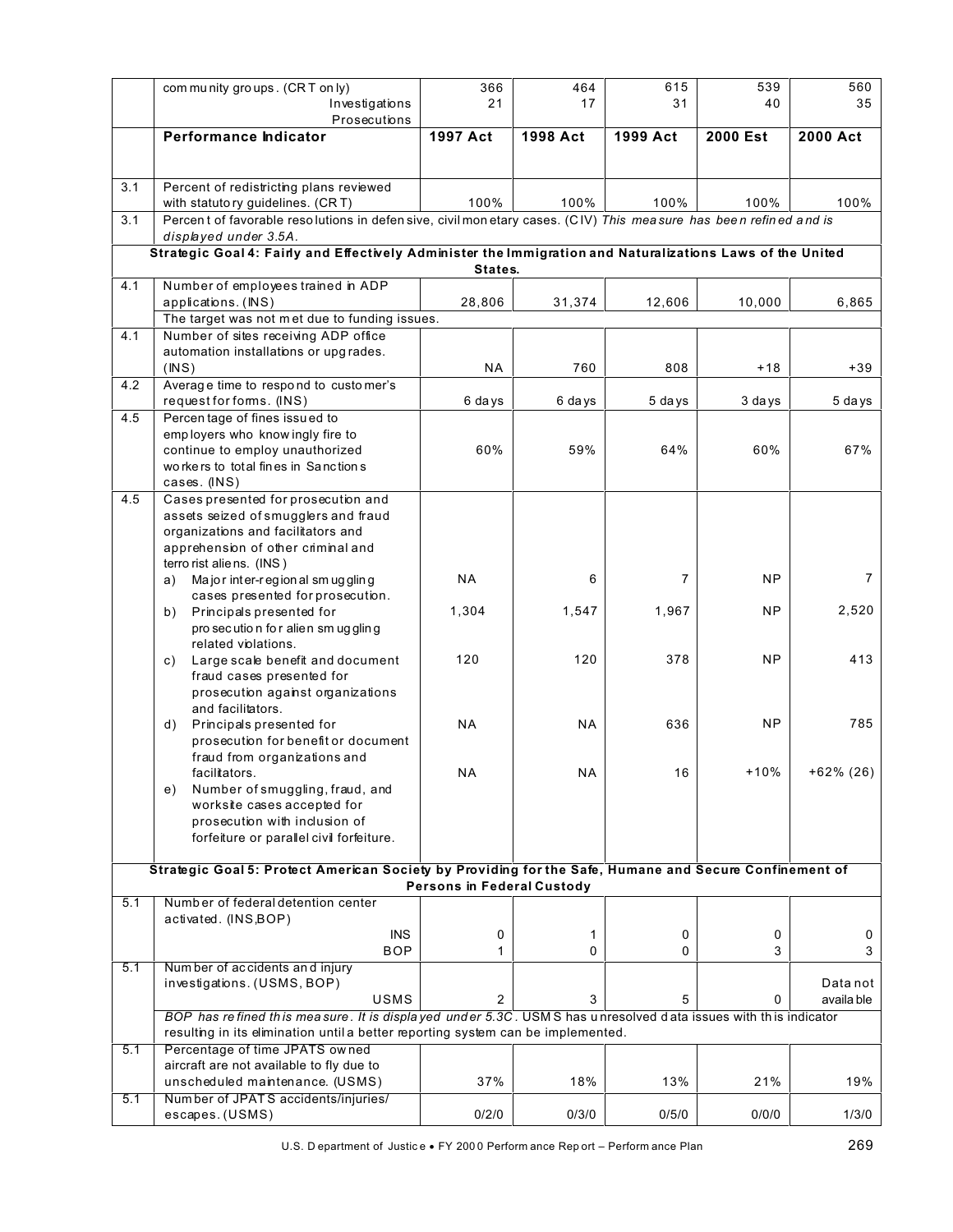|     | The accident and majority of the njuries resulted from an accident during a JPATS training exercise. |           |           |            |        |        |
|-----|------------------------------------------------------------------------------------------------------|-----------|-----------|------------|--------|--------|
| 5.1 | Number of components implementing<br>the automated prisoner scheduling                               |           |           |            |        |        |
|     | system. (USMS)                                                                                       | <b>NA</b> | NA        | $2$ of $3$ | 3 of 3 | 3 of 3 |
| 5.1 | User satisfaction with JPATS. (USMS)                                                                 | NA        | <b>NA</b> | <b>NA</b>  | TBD    | TBD    |
|     | The decision has not yet been made as to how to measure user satisfaction.                           |           |           |            |        |        |
| 5.2 | Number of in mate s in altern ative                                                                  |           |           |            |        |        |
|     | confinement programs. (BOP)                                                                          | 11.198    | 14.109    | 15.572     | 17.193 | 19,565 |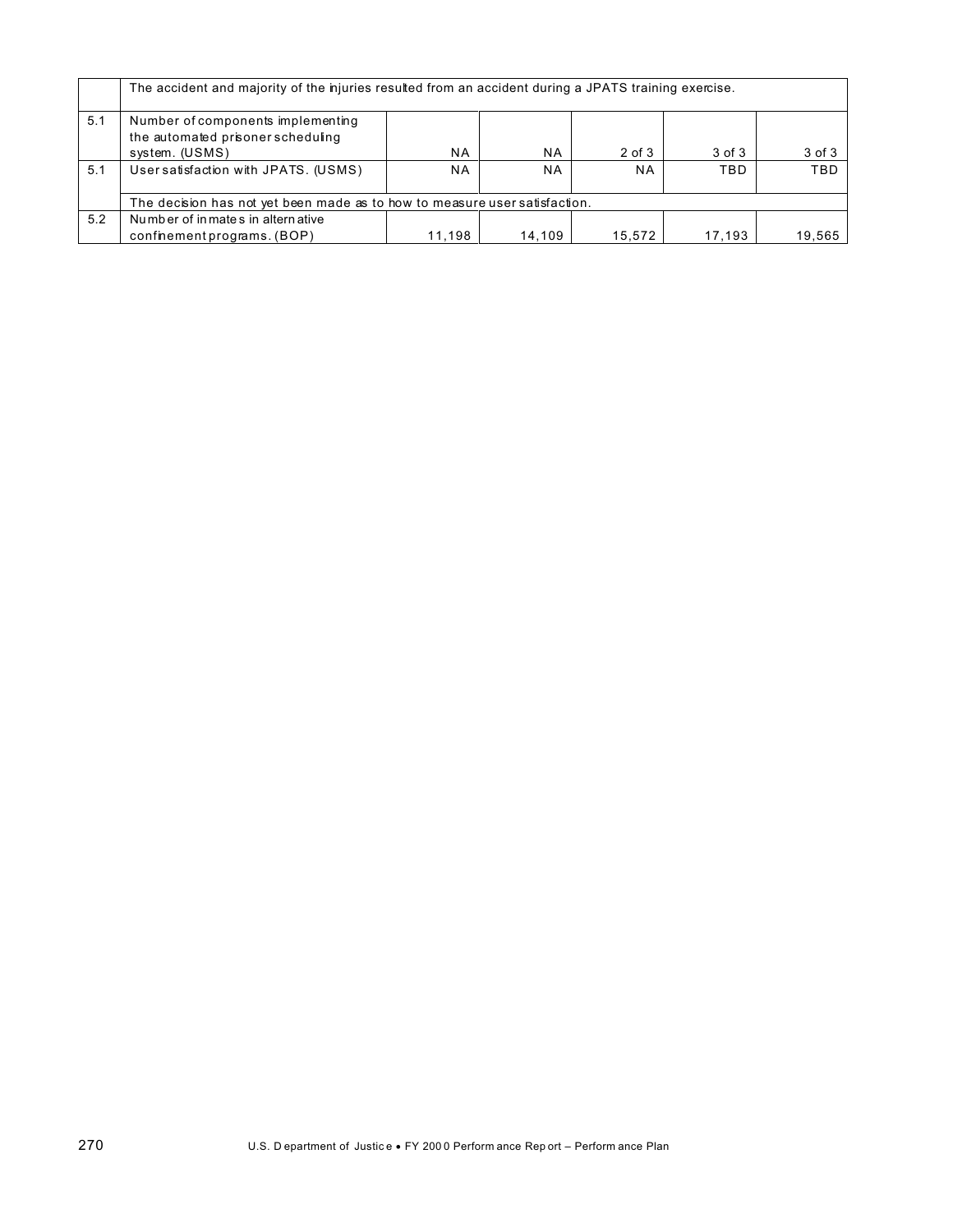|     | Performance Indicator                                                                                                                                                                                       | 1997 Act                       | 1998 Act   | 1999 Act   | 2000 Est   | <b>2000 Act</b> |  |  |
|-----|-------------------------------------------------------------------------------------------------------------------------------------------------------------------------------------------------------------|--------------------------------|------------|------------|------------|-----------------|--|--|
|     |                                                                                                                                                                                                             |                                |            |            |            |                 |  |  |
| 5.2 | Number of D.C. sentenced felons                                                                                                                                                                             |                                |            |            |            |                 |  |  |
|     | housed in facilities owned or contracted                                                                                                                                                                    |                                |            |            |            |                 |  |  |
|     | for by the federal government. (BOP)                                                                                                                                                                        | 450                            | 880        | 1,022      | 2,450      | 2,469           |  |  |
|     |                                                                                                                                                                                                             |                                |            |            |            |                 |  |  |
| 5.2 | Number of correctional facilities in planning or construction mode which will help to absorb the D.C. sentenced                                                                                             |                                |            |            |            |                 |  |  |
|     | felon population into the federal prison system. (BOP) This measure has been refined and is displayed under 5.2A.                                                                                           |                                |            |            |            |                 |  |  |
| 5.2 | Average number of parole hearings                                                                                                                                                                           |                                |            |            |            |                 |  |  |
|     | held each month. (USPC)                                                                                                                                                                                     | 234                            | 273        | 252        | 493        | 347             |  |  |
|     | After assuming responsibility for D.C. parole hearings, the Commission found a lack of case files and other                                                                                                 |                                |            |            |            |                 |  |  |
|     | do cument necessary to prepare and conduct complete hearings resulting in the actual number of hearings to fall                                                                                             |                                |            |            |            |                 |  |  |
|     | below the targeted level. The Commission's workload reporting system not only records completed hearings -                                                                                                  |                                |            |            |            |                 |  |  |
|     | many of the problems encountered with D.C cases were not anticipated.                                                                                                                                       |                                |            |            |            |                 |  |  |
| 5.3 | Number of projects in process and<br>completed during the fiscal year. (BOP)                                                                                                                                | 394                            | 435        | 680        | 425        | 285             |  |  |
|     |                                                                                                                                                                                                             |                                |            |            |            |                 |  |  |
|     | During a BOP conversion to FMIS, many projects could not be closed out, resulting in an artificial shortfall in                                                                                             |                                |            |            |            |                 |  |  |
|     | reporting. Actual performance is felt to be higher, however, cannot be tracked at this point in time.                                                                                                       |                                |            |            |            |                 |  |  |
| 5.4 | Num ber of beds available for residential drug treatment programs. (BOP) This measure has been refined and is                                                                                               |                                |            |            |            |                 |  |  |
|     | displayed under 5.4B                                                                                                                                                                                        |                                |            |            |            |                 |  |  |
|     | Strategic Goal 6: Protect the Federal Judiciary and Provide Critical Support to the Federal Justice System to                                                                                               |                                |            |            |            |                 |  |  |
|     |                                                                                                                                                                                                             | Ensure it Operates Effectively |            |            |            |                 |  |  |
| 6.1 | Percent of Class 1 fugitive warrants closed within one year. (UM SM) This mea sure has been refined and is<br>displayed under 6.2A.                                                                         |                                |            |            |            |                 |  |  |
| 6.1 | Time saved in rating and ranking                                                                                                                                                                            |                                |            |            |            |                 |  |  |
|     | resumes (USMS)                                                                                                                                                                                              | ΝA                             | 7 days     | 7 days     | 29 days    | ΝA              |  |  |
|     | The USMS discontinued the implementation of the resume portion of its personnel software. Currently, USMS is                                                                                                |                                |            |            |            |                 |  |  |
|     | examining options for a replacement personnel system.                                                                                                                                                       |                                |            |            |            |                 |  |  |
| 6.1 | Time saved per site booking prisoners                                                                                                                                                                       |                                |            |            |            |                 |  |  |
|     | through automation upgrades.                                                                                                                                                                                | <b>NA</b>                      | <b>NA</b>  | 20%        | 25%        | 24%             |  |  |
| 6.1 | The target was missed by a mere 1% - the efforts were considered to be successful.<br>Time saved scheduling each prisoner                                                                                   |                                |            |            |            |                 |  |  |
|     | through automation upgrades. (USMS)                                                                                                                                                                         | ΝA                             | 20 min.    | 20 min.    | 20 min.    | 20 min.         |  |  |
|     |                                                                                                                                                                                                             |                                |            |            |            |                 |  |  |
| 6.1 | Percent of JFMIP criteria met using                                                                                                                                                                         |                                |            |            |            |                 |  |  |
|     | STARS. (USMS)                                                                                                                                                                                               | 77%                            | 77%        | 97%        | 100%       | 97%             |  |  |
|     |                                                                                                                                                                                                             |                                |            |            |            |                 |  |  |
| 6.1 | Number of USMS systems meeting                                                                                                                                                                              |                                |            |            |            |                 |  |  |
|     | DOJ 2640.2C (AIS security<br>requirements for operation system s).                                                                                                                                          | $0$ of $6$                     | $0$ of $6$ | $2$ of $6$ | $4$ of $6$ | 2 of 9          |  |  |
|     | (USMS)                                                                                                                                                                                                      |                                |            |            |            |                 |  |  |
|     | Plans were not met due to competing priorities. USMS is still working to meet the requirements.                                                                                                             |                                |            |            |            |                 |  |  |
| 6.2 | Percentage of U.S. Attorneys complying                                                                                                                                                                      |                                |            |            |            |                 |  |  |
|     | with automated victim/witness                                                                                                                                                                               | 70%                            | 70%        | 96%        | 100%       | 100%            |  |  |
|     | notification requirements. (USAs)                                                                                                                                                                           |                                |            |            |            |                 |  |  |
| 6.3 | Number of civil enforcement actions                                                                                                                                                                         |                                |            |            |            |                 |  |  |
|     | and criminal referrals. (USTP)<br>Strategic Goal 7: Ensure Excellence, Accountability and Integrity in the Management and Conduct of the                                                                    | 774                            | 760        | 1,291      | 604        | 874             |  |  |
|     |                                                                                                                                                                                                             | <b>Department of Justice</b>   |            |            |            |                 |  |  |
| 7.1 | Number of administrative actions taken                                                                                                                                                                      |                                |            |            |            |                 |  |  |
|     | by components, as reported to the OIG.                                                                                                                                                                      | 130                            | 103        | 185        | <b>NP</b>  | 118             |  |  |
|     | (OIG)                                                                                                                                                                                                       |                                |            |            |            |                 |  |  |
| 7.1 | Number of joint agency task forces and                                                                                                                                                                      |                                |            |            |            |                 |  |  |
|     | working groups above the 1997 actuals.                                                                                                                                                                      | 10                             | $+3$       | $+8$       | $+12$      | +6              |  |  |
|     | (OIG)                                                                                                                                                                                                       |                                |            |            |            |                 |  |  |
|     | Targets were not met due to a major downsizing effort in OIG including a hiring freeze, early retirement<br>opportunities, and directed reassignments of personnel from OIG to other Department components. |                                |            |            |            |                 |  |  |
| 7.2 | Number of programs and activities with                                                                                                                                                                      |                                |            |            |            | Data no         |  |  |
|     | customer service standards. (JMD, DOJ                                                                                                                                                                       | 19                             | 20         | 20         | 23         | longer          |  |  |
|     | comp onents)                                                                                                                                                                                                |                                |            |            |            | collected.      |  |  |